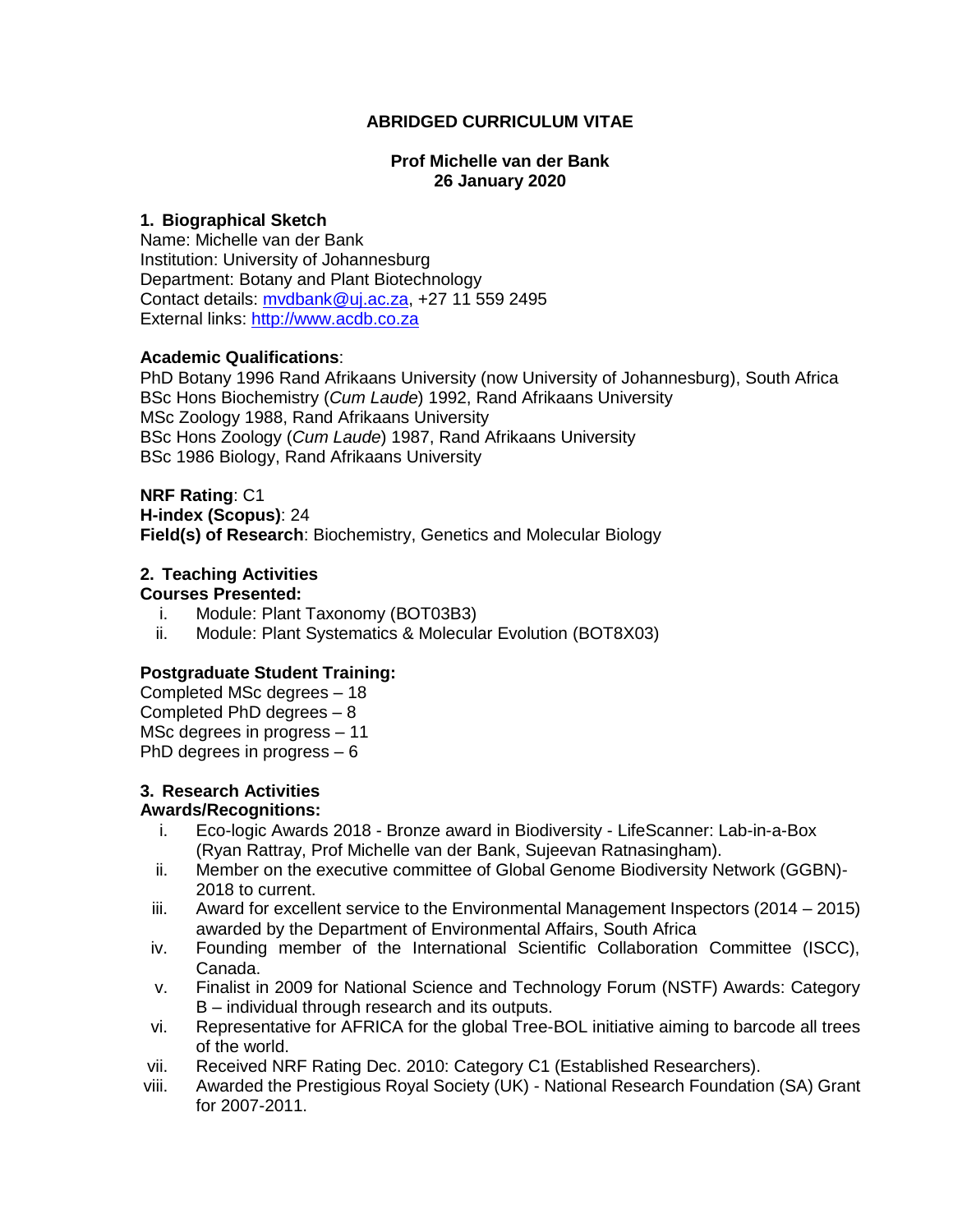- ix. NRF Thuthuka Research Index: Listed in the top 20 Women in Research in 2006.
- x. Compton prize for the best article submitted to the S.A. Journal of Botany for 1998.
- xi. RAU Faculty of Natural Science Merit Award: Van der Bank M., 1996; Best Junior Researcher.

## **Research Grants:**

- i. Knowledge Interchange and Collaboration; PI; 2017
- ii. DST-NRF Conference Fund; PI; 2017
- iii. Foundation Biodiversity Information Programme Accelerated Data Mobilization Grant; PI; Aquatic plants; June 2016 (1 year)
- iv. Foundation Biodiversity Information Programme, NRF; PI; A phylogenetic analysis of the origin and assembly of forbs in South African grassy biomes; Aug 2015 (1 year)
- v. Natural Resource Management Programme, South Africa; Co-PI; DNA bar-coding of terrestrial and fresh water invasive species in South Africa; 2013-2015 (3 years)
- vi. Natural Resource Management Programme, South Africa; Co-PI; DNA bar-coding of terrestrial and fresh water invasive species in South Africa; March 2012 (1 year)
- vii. Natural Resource Management Programme, South Africa; Co-PI; DNA bar-coding of terrestrial and fresh water invasive species in South Africa; March 2011 (1 year)
- viii. The International Development Research Centre (IDRC); Co-worker; The International Barcode of Life Project: engaging developing nations; March 2010 (3 years)
- ix. National Research Foundation/Royal Society (Capacity building Grant); Co-PI; Regional patterns of biodiversity and conservation in SA: the flora of the KNP as a case study; Sept. 2007 (5 years)
- x. The Darwin Initiative for the Survival of Species (Post-Project); Co-worker; Integrating Evolutionary History and Phylogenetic Measures of Biodiversity in Conservation Planning (South Africa); August 2006 (2 years)
- xi. The European Commission (Marie Curie Early-Stage Research Training Network); Coworker (14 other partners); Understanding and conserving the Earth's biodiversity hotspots (HOTSPOTS; MEST-CT-2005-020561); November 2005 (4 years)
- xii. NRF Thuthuka Programme; PI; Diversification of species in arid zones, January 2005 (4 years)
- xiii. The Leverhulme Trust (Academic Interchange Network; Co-worker; Speciation in diversity hotspots: The South Africa flora as a case study F/100 239/Q; January 2004 (4 years)
- xiv. The Darwin Initiative for the Survival of Species (Main Project); Co-worker; DNA Banking, phylogeny and conservation of the South African flora; June 2003 (3 years)
- xv. HF Verwoerd Research Trust Grant; PI; Molecular phylogeny of Babiana (Iridaceae), January 2003 (1 year)
- xvi. Additional small grants Systematic Association, UK Bursary (1999); Lennox Boyd Trust (UK) Grant; 2000

# **Selected Publications:**

- i. Manning J, Olaniyan D, Magee AR, **Van der Bank M**, Boatwright JS. **2020**. A taxonomic revision of *Englerodaphne* (Thymelaeaceae: Thymelaeiodeae). *South African Journal of Botany.* (Accepted)
- ii. Bello AN, Boatwright JS, **Van der Bank M**, Magee AR. **2020**. Four new species of *Pteronia* (Astereae, Asteraceae) from South Africa. *Phytotaxa*. (Accepted)
- iii. Janssens SB, Couvreur TLP, Mertens A, Dauby G, Dagallier L-PMJ, Vanden Abeele S, Vandelook F, Mascarello M, Beeckman H, Sosef M, Droissart V, **Van der Bank M**, Maurin O, Hawthorne W, Marshall C, Réjou-Méchain M, Beina D, Baya F, Merckx V, Verstraetel B, Hardy O. **2020**. A large-scale species level dated angiosperm phylogeny for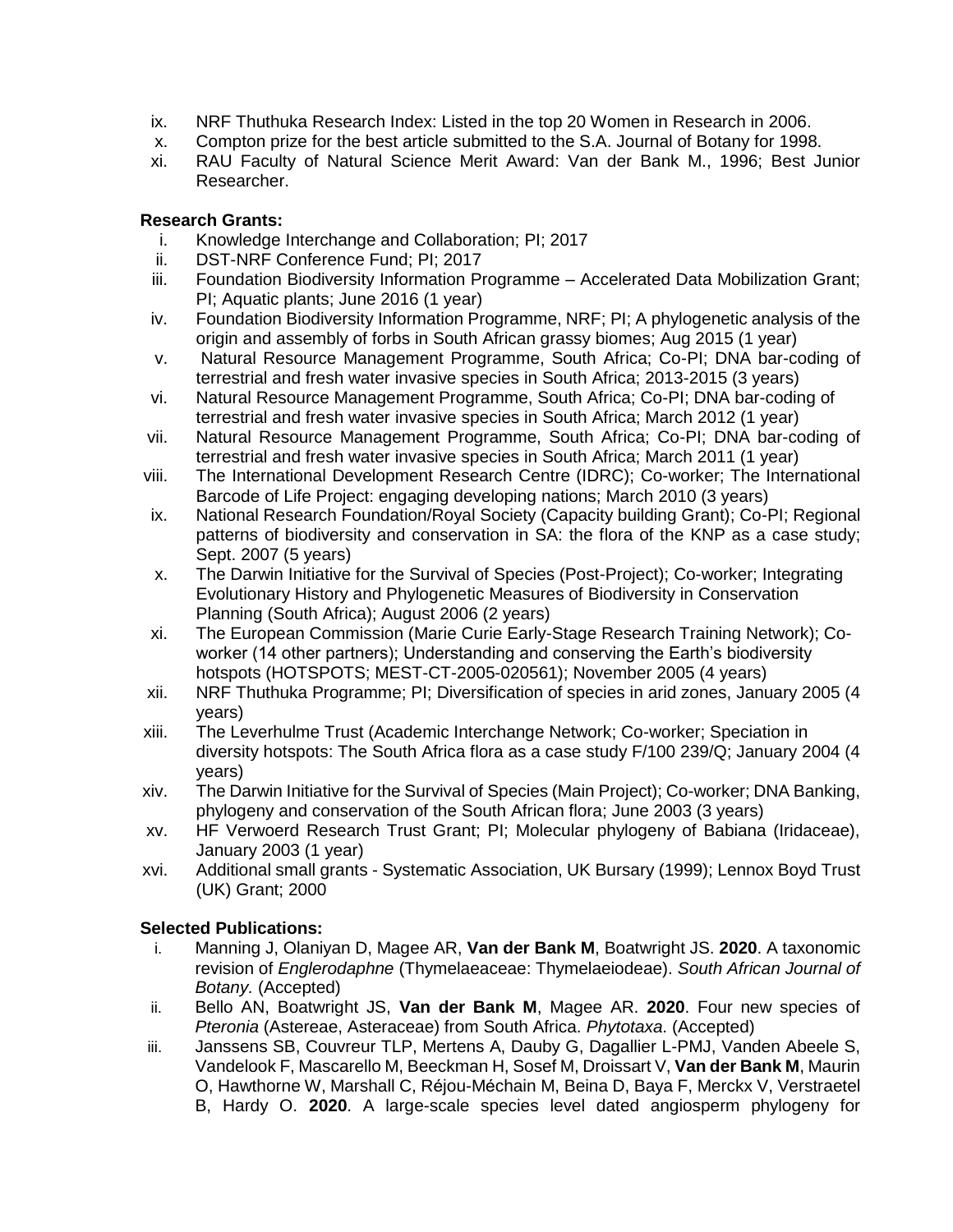evolutionary and ecological analyses. *Biodiversity Data Journal* 8: e39677. doi.org/10.3897/BDJ.8.e39677

- iv. Maas PJM, Baas P, Christenhusz MJM, Clarkson JJ, Koek-Noorman J, Mennega AMW, Tokuota T, **Van der Bank M**, Van der Ham RWJM, Van Marle EJ, Westra LYTh, Chase MW. **2019**. The perplexing "unknown yellow": Pibiria, a new genus of Passifloraceae with a mixture of features found in Passifloroideae and Turneroideae. *Botanical Journal of the Linnean Society* 189: 397-407.
- v. Adamowicz SJ, Boatwright JS, Chain F, Fisher BL, Hogg ID, Leese F, Lijtmaer DA, Mwale M, Naaum AM, Pochon X, Steinke D, Wilson J-J, Wood S, Xu J, Xu S, Zhou X, **Van der Bank M**. **2019**. Trends in DNA barcoding and metabarcoding. Genome 62: v-viii.
- vi. Farrell MJ, Govender D, Hajibabaei M, Berrang-Ford L, **Van der Bank M**, Davies TJ. **2019**. Bacterial diversity in the waterholes of the Kruger National Park: an eDNA metabarcoding approach. *Genome* 62: 229-242.
- vii. Yessoufou K, Bezeng BS, Gaoue OG, Bengu T, **Van der Bank M**. **2019**. Phylogenetically diverse native systems are more resilient to invasive plant species on Robben Island, South Africa. *Genome* 62: 217-228.
- viii. Li H-T, Yi T-S, Gao L-M, Ma P-F, Zhang T, Yang J-B, Gitzendanner MA, Fritsch PW, Cai J, Luo Y, Wang H, **Van der Bank M**, Zhang S-D, Wang Q-F, Wang J, Zhang Z-R, Fu C-N, Yang J, Hollingsworth PM, Chase MW, Soltis DE, Soltis PS, Li D-Z. **2019**. Darwin's abominable mystery and the Jurassic angiosperm gap. *Nature Plants* 5: 461-470.
- ix. Daru BH, **Van der Bank M**, Davies TJ. **2018**. Unravelling the evolutionary origins of biogeographic assemblages. *Diversity and Distributions* 24: 313-324.
- x. Adamowicz SJ, Hollingsworth PM, Ratnasingham S, **Van der Bank M**. **2017**. International Barcode of Life: Focus on big biodiversity in South Africa. *Genom*e 60: 875- 879.
- xi. Bello AO, Boatwright JS, Tilney PM, **Van der Bank M,** Magee AR. **2017**. A taxonomic revision of the *Pteronia camphorata* group (Asterea, Asteraceae). *South African Journal of Botany* 113: 277-287.
- xii. Terra V, Garcia FCP, de Queiroz LP, **Van der Bank M**, Miller JT. **2017**. Phylogenetic Relationships in *Senegalia* (Leguminosae-Mimosoideae) Emphasizing the South American Lineages. *Systematic Botany* 42(3): 458-464.
- xiii. Bezeng SB, Morales-Castilla I, **Van der Bank M**, Yessoufou K, Daru BH, Davies TJ. **2017**. Climate change may reduce the spread of non-native and invading species in South Africa. *Ecosphere* 8: e01694.
- xiv. Bezeng BS, Davies TJ, Daru BH, Yessoufou K, Kabongo RM, Orton R, Maurin O, Van der Bank H, **Van der Bank M**. **2017**. Ten years of DNA barcoding at the African Centre for DNA barcoding. *Genome* doi: 10.1139/gen-2016-0198.
- xv. Daru BH, **Van der Bank M**, Bello A, Yessoufou K. **2017**. Testing the reliability of the standard and complementary DNA barcodes for the monocot subfamily Alooideae from South Africa. *Genome* 60 (4): 337-347.
- xvi. Maurin O, Gere J, Boatwright JS, **Van der Bank M**. **2017**. The inclusion of *Anogeissus*, *Buchenavia* and *Pteleopsis* in *Terminalia* (Terminaliinae, Combretaceae). *Botanical Journal of the Linnean Society* 184: 312-325.
- xvii. Boatwright JS, **Van der Bank M**, Magee AR, Manning JC. **2017**. Transfer of the Madagascan species of *Gnidia* to *Lasiosiphon* (Thymelaeaceae: Thymelaeoideae). *South African Journal of Botany* 112: 336-337.
- xviii. Williamson J, Maurin O, Shiba SNS, Van der Bank H, Pfab M, Pilusa M, Kabongo RM, **Van der Bank M**. **2016**. Exposing the illegal trade in *Encephalartos* species at the Faraday and Warwick traditional medicine markets in South Africa using DNA barcoding. *Genome* 59 (9): 771-781.